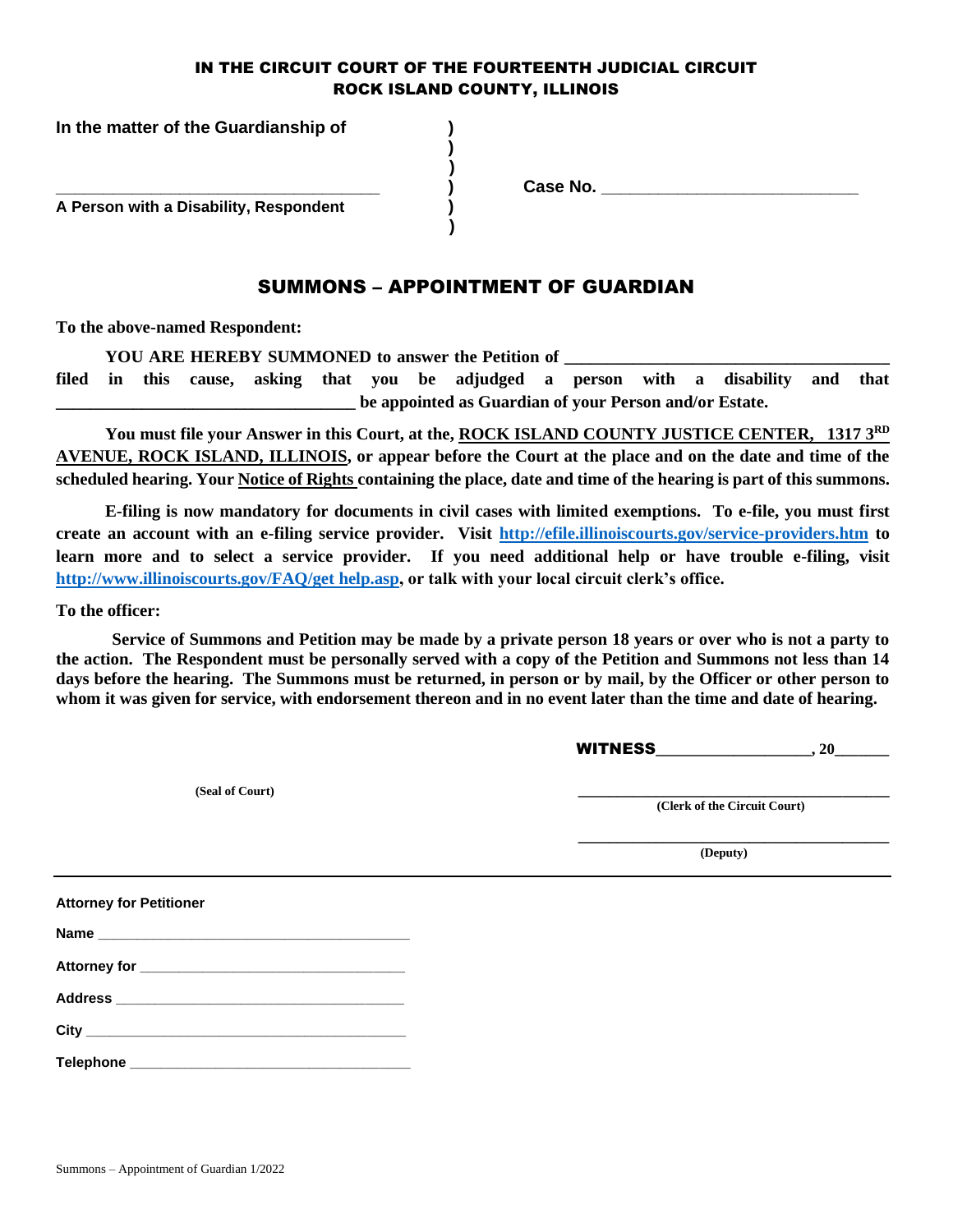## **SHERIFF'S FEES**

### **I CERTIFY THAT I SERVED THIS SUMMONS ON THE RESPONDENT AS FOLLOWS: (CHECK APPROPRIATE BOX AND COMPLETE INFORMATION BELOW)**

### **(a) (Individual Respondents – Personal service is required):**

By leaving a copy and a copy of the petition with the individual respondent personally, as follows:

|     |              | Date of Service _______________________Time _____________________ |         |
|-----|--------------|-------------------------------------------------------------------|---------|
|     |              |                                                                   |         |
|     | (or)         |                                                                   |         |
|     |              |                                                                   |         |
| (b) | (Not Found): |                                                                   |         |
|     |              |                                                                   |         |
|     |              |                                                                   |         |
|     | Reason:      |                                                                   |         |
|     |              |                                                                   |         |
|     | By           |                                                                   | County. |